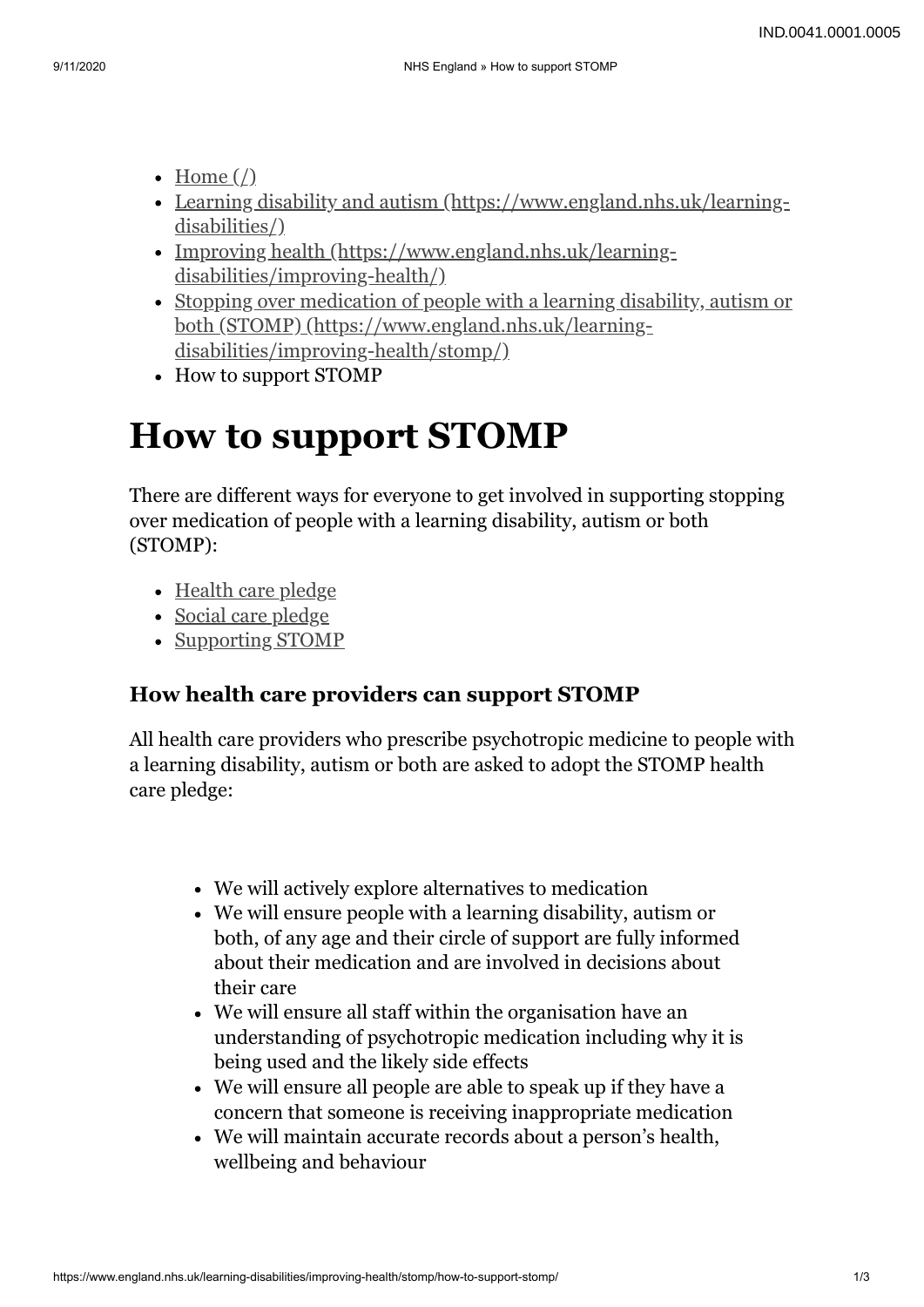- We will ensure that medication, if needed, is started, reviewed and monitored in line with the relevant NICE guidance
- We will work in partnership with people with a learning disability, autism or both, their families, care teams, healthcare professionals, commissioners and others to stop over medication.

Healthcare providers wishing to support the pledge should email england.wesupport.stomp@nhs.net [\(mailto:england.wesupport.stomp@nhs.net\)](mailto:england.wesupport.stomp@nhs.net). You will be sent an information pack to help with your action plan and self assessment, which should be emailed back to the email address once completed.

[The STOMP professional resources \(https://www.england.nhs.uk/learning](https://www.england.nhs.uk/learning-disabilities/improving-health/stomp/professionals/)disabilities/improving-health/stomp/professionals/) page also links to individual STOMP resources for GPs, psychiatrists, psychologists, pharmacists, nurses and others.

## <span id="page-1-0"></span>**How social care providers can support STOMP**

Social care providers can sign up to the STOMP pledge for social care [providers at the Voluntary Organisations Disability Group \(VODG\) website](https://www.vodg.org.uk/campaigns/stompcampaign/) (https://www.vodg.org.uk/campaigns/stompcampaign/).

VODG has also produced a booklet to help support workers [\(https://www.vodg.org.uk/publications/preparing-to-visit-a-doctor-to-talk](https://www.vodg.org.uk/publications/preparing-to-visit-a-doctor-to-talk-about-psychotropic-medication/)about-psychotropic-medication/) accompany people they support to a GP appointment to talk about psychotropic medication. The booklet includes an easy read section for the person.

### <span id="page-1-1"></span>**Supporting STOMP**

You can be a STOMP supporter whether you are a person with a learning disability, autism or both, a family carer, voluntary organisation, health or social care professional:

- Ask your health care and social care providers if they have signed up to STOMP and what they are doing to stop over medication with psychotropic drugs
- Give them the web address england.nhs.uk/stomp [\(http://www.england.nhs.uk/stomp\) for all the inf](http://www.england.nhs.uk/stomp)ormation they need